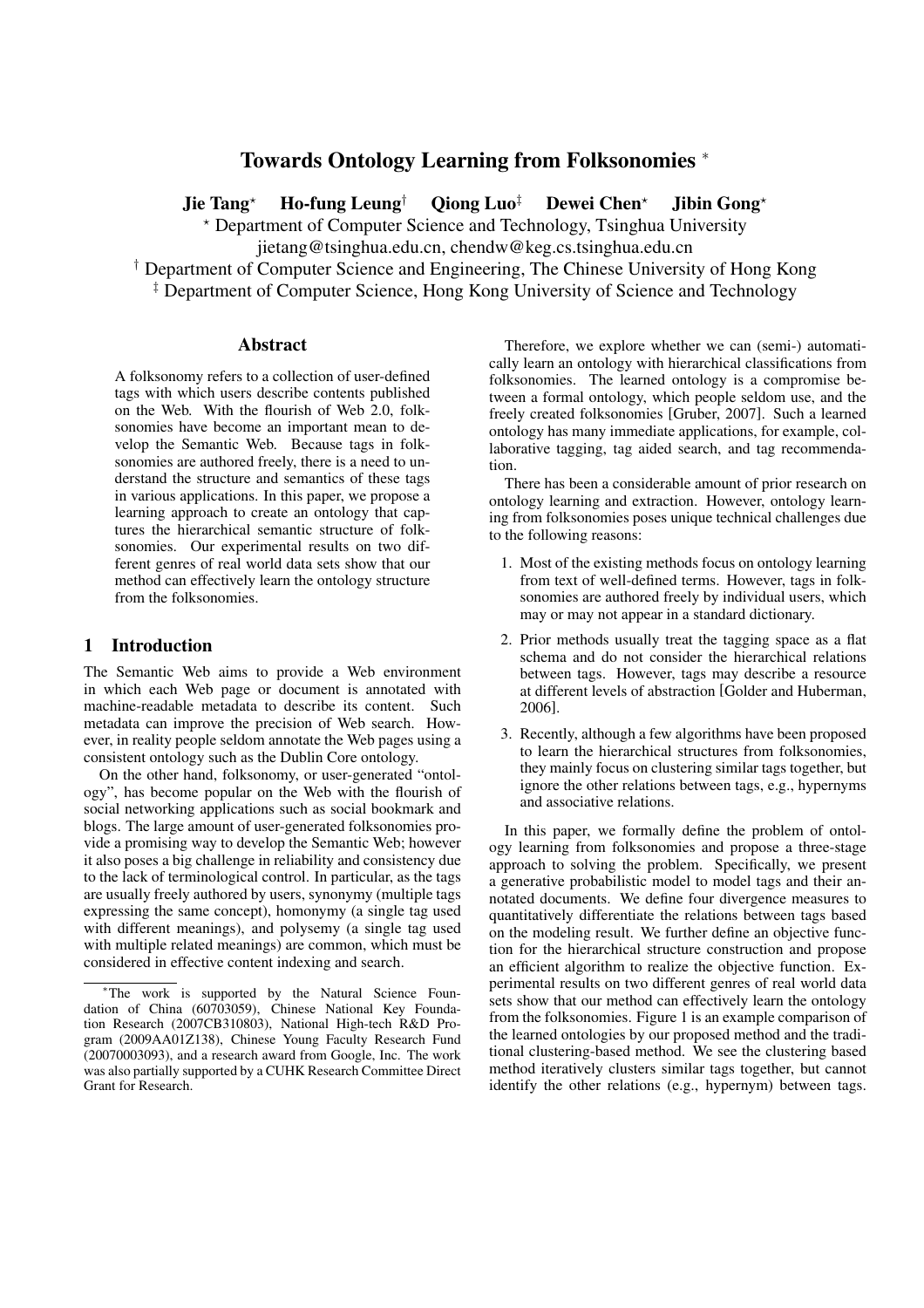

(c) by the proposed method with topic smoothing

Figure 1: Example comparison of learned ontologies from MOVIE data.

Our proposed method can not only find the synonym relation, but also discover the hypernym and some other relations between tags.

Our proposed approach is quite general, as it requires no prior knowledge about a specific domain, and can learn an ontology hierarchy from any social tagging applications. This generality makes our approach applicable to many different domains.

## 2 Problem Formalization

We first define notations used in this paper. Assuming that a tag  $t_i, i \in [1, T]$  can be used to annotate multiple documents, while each document can be also labeled with multiple tags. Further consider a document  $d$  contains a vector  $w_d$  of  $N_d$  words, in which each  $w_{di}$  is chosen from a vocabulary of size  $V$ . Then a set of tags with the annotated documents can be represented as  $\mathbf{D} = \{ (t_1, \{\mathbf{w}_{11}, \ldots, \mathbf{w}_{1D_1}\}), \ldots, (t_T, \{\mathbf{w}_{T1}, \ldots, \mathbf{w}_{1D_T}\}) \},$ equivalently  $\mathbf{D} = \{(\mathbf{w}_1, \mathbf{t}_1), \ldots, (\mathbf{w}_D, \mathbf{t}_D)\}\$ , where  $\mathbf{t}_{d_i}$  denotes a set of tags used to annotate document  $d_i$ .

Our objective of ontology learning from folksonomies is to

construct a hierarchical ontology based on the tags and their annotated documents. As for the definition of ontology, we adopt it from [Dean *et al.*, 2004], where the main components of an ontology are concepts  $C$ , relations  $R$ , instances  $I$ , and axioms  $A^O$ , formally:  $O = \{C, R, I, A^O\}.$ 

For ontology learning from folksonomies, we aim to learn concepts and hierarchical relations between tags. We consider a many-to-one correspondence between tags in the folksonomy and concepts in the ontology. Learning the manyto-many correspondence between tags and concepts is our on-going work and will be reported elsewhere. Finally, the tagged documents are viewed as instances of concepts (tags).

For any two tags, the relation between them might be Hypernym (the meaning of one tag subsumes that of the other tag), Synonym (the meanings of two tags are similar to each other), or Others (two tags are closely related but with different meanings). Correspondingly, we define the possible operations on pairs of tags as: Subordinate, Merge, and Keep. Subordinate means that we create a hypernym-hyponym relation between the two tags; Merge means that we consider the two tags to be synonyms and merge them into one concept; Keep means that we keep the two tags as two different concepts in the ontology. We note that previous cluster-based methods mainly discover the similar relation between tags. The similarity relation actually corresponds to the Merge operation defined here. We further introduce the notion of virtual concept (tag). We call the merged tags as a virtual concept. We also call the created concept for two Kept tags as a virtual concept.

Here, we only consider tags and their annotated documents. The problem setting can be easily generalized to other resources such as picture and music. Further we can consider the setting with only tag information. The proposed approach is very general, the only thing needed to do for adapting to different settings is to change the modeling approach of the first stage in our approach.

### 3 Our Approach

At a high level, our approach primarily consists of three stages. In the first stage, we use generative probabilistic models to model correspondences between tags and documents. The basic idea is that assuming each tag has multiple submeanings  $(K \text{ topics})$ , a tag having similar high distributions on multiple topics indicates a high likelihood of the tag being a general one; while a tag having a high distribution on only one specific topic indicates that the tag possibly has a specific meaning. In the second stage, we estimate the possible relations between tags. Specifically, we define four divergence measures between tags based on the modeling results from the previous stage. In the third stage, we determine the relation between tags and construct a hierarchical structure.

### 3.1 Modeling Folksonomy

The purpose of the first stage is to model the tags and their annotated documents in the collection D. This can be done in many different ways, for example, a standard vector space modeling approach or the language modeling approach [Salton and McGill, 1986]. However, such approaches cannot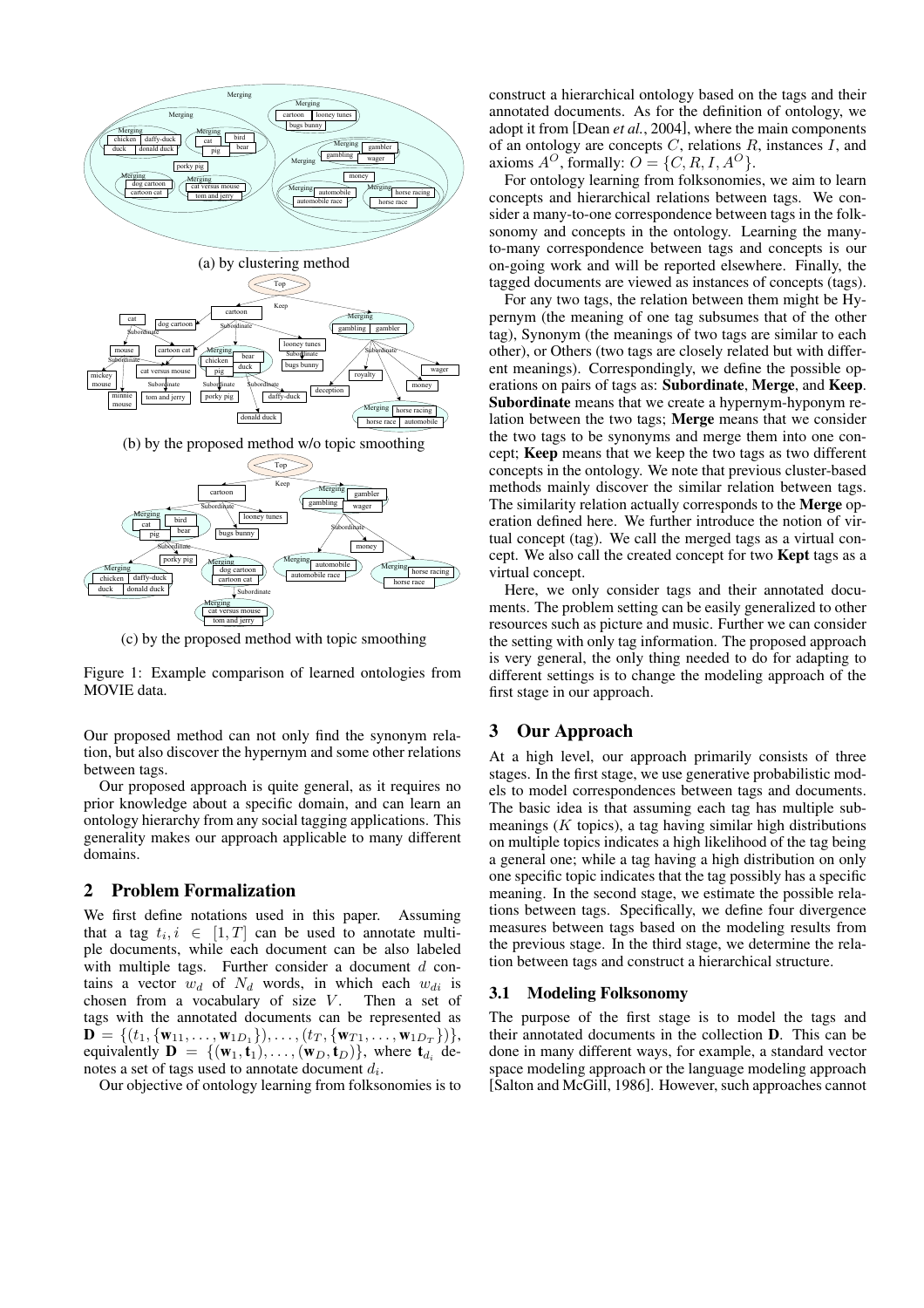capture the intrinsic relations between documents and tags, e.g., the synonym relation between "knowledge discovery" and "data mining". Our main idea in this work is to use probabilistic topic models to model the documents and the tags in a unified way.

#### Tag-Topic (TT) Model

Intuitively, a document is "annotated" by following a stochastic process: first, each word  $w_{di}$  in the document is associated with a selected topic  $z_{di}$ ; the tag's author would think about a specific tag  $t_{di}$  to represent the topic  $z_{di}$  according to  $P(\theta|t_{di})$ ; finally tags  $t_{di}$  with the highest posterior probabilities would be used to annotate this document.

In this model, the parameters to be estimated are: (1) the distribution  $\theta$  of T tag-topics and the distribution  $\phi$  of K topic-words; and (2) the chosen topic  $z_{di}$  and tag  $t_{di}$  for each word  $w_{di}$ . Generally, a variational EM methods [Blei et al., 2003] or a Gibbs sampling algorithm [Griffiths and Steyvers, 2004] is applied to estimate the topic model. We choose Gibbs sampling for its ease of implementation. Instead of estimating the model parameters directly, we evaluate the posterior distribution on just  $t$  and  $z$  and then use the results to infer  $\theta$  and  $\phi$ . The posterior probability is defined as:

$$
P(z_{di}, t_{di} | \mathbf{z}_{-di}, \mathbf{t}_{-di}, \mathbf{w}, \alpha, \beta) = \frac{P(\mathbf{z}, \mathbf{t}, \mathbf{w} | \alpha, \beta)}{P(\mathbf{z}_{-di}, \mathbf{t}_{-di}, \mathbf{w} | \alpha, \beta)}
$$

$$
\propto \frac{m_{tz}^{-di} + \alpha_z}{\sum_z (m_{tz}^{-di} + \alpha_z) \sum_v (n_{zv}^{-di} + \beta_v)}
$$
(1)

where  $m_{tz}$  is the number of times that topic z is associated with the chosen tag  $t$ ;  $n_{zv}$  is the number of times that the word  $w<sub>v</sub>$  is generated by the topic z; the notation with the superscript  $-di$  denote a quantity, excluding the current instance (the *i*-th word in the document d);  $\{\alpha_z\}$  and  $\{\beta_v\}$  are respectively topic-specific and word-specific hyperparameters in the topic model.

After Gibbs sampling, we can use the sampled topics for words to estimate the probability of a topic given a tag  $\theta_{tz}$ and the probability of a word given a topic  $\phi_{zv}$ :

$$
\theta_{tz} = \frac{m_{tz} + \alpha_z}{\sum_z (m_{tz} + \alpha_z)} \qquad \phi_{zv} = \frac{n_{zv} + \beta_v}{\sum_v (n_{zv} + \beta_v)} \qquad (2)
$$

Model Limitations: Intuitively, frequent co-used tags would have a similar meaning, thus have a similar topic distribution. However, the learned topic distributions of the co-tags are not always smooth. This leads us to think about how to smooth the topic distribution between *co-tags*.

#### Topic Smoothing

The main idea for topic smoothing is to utilize the tag network to regularize (smooth) the topic distribution between tags. In the tag network  $G$ , each node represents a tag and each edge represents a co-tag relation. That is if two tags  $t_i$  and  $t_j$  are used to annotate a same document, we create an edge  $(t_i, t_j)$ in the tag network. Thus, we can define the regularized data likelihood of the TT model as:

$$
O_{\epsilon}(D, G) = -\epsilon L(D) + (1 - \epsilon)R(D, G) \tag{3}
$$

where  $L(D)$  is the (log-)likelihood of the collection D to be generated by the TT model,  $R(D, G)$  is a harmonic regularizer defined on the tag network  $G$ , and  $\epsilon$  is a coefficient that controls the relative strength of the two terms. The harmonic regularizer  $R(D, G)$  can be further defined as:

$$
R(D, G) = \frac{1}{2} \sum_{(t_i, t_j) \in G} w(t_i, t_j) \sum_{k=1}^{K} (\theta_{t_i Z_k} - \theta_{t_j Z_k})^2
$$
 (4)

where  $w(t_i, t_j)$  denotes the weight of the edge  $(t_i, t_j)$ . We, for simplicity, define  $w(t_i, t_j)$  as  $\frac{D(t_i, t_j)}{D_{t_i}}$ , where  $D(t_i, t_j)$  is the number of documents co-tagged by  $t_i$  and  $t_j$ ,  $D_{t_i}$  is the number of documents tagged by  $t_i$ .

By minimizing Eq. 3, we attempt not only to find a probabilistic model that best fits the data collection D, but also to smooth the topic distribution between tags. For learning all parameters in Eq. 3 together, we use a two-step algorithm. In the first step, we train the model parameters  $(\theta, \phi)$  using the objective function  $O_1(D, G) = -L(D)$  with the Gibbs sampling algorithm by setting the Dirichlet prior for each tag  $t_i$ as  $\alpha_{t_i k} = \epsilon \alpha + (1 - \epsilon) \frac{K}{|G_{t_i}|}$ the Dirichlet prior for each tag  $t_i$ <br> $\sum_{(t_i,t_j) \in G} \theta_{t_j k}$ , where  $|G_t|$  is the number of neighbors of tag  $t$  in the tag network  $G$ . In the second step, we fix  $\phi$ , and re-estimate the multinomial  $\theta$  to minimize  $O_{\epsilon}$  by running an iterative process to obtain the new  $\theta$ 

for each tag 
$$
t
$$
,  $\theta_{tik}^{(n+1)} = \gamma \theta_{tik}^{(n)} + (1-\gamma) \frac{\sum_{(t_i, t_j) \in G} w(t_i, t_j) \theta_{t_jk}^{(n)}}{\sum_{(t_i, t_j) \in G} w(t_i, t_j)},$ 

where  $\gamma$  is a coefficient to smooth the topic distribution. The learning algorithm has also been used previously for semisupervised learning [Zhu and Lafferty, 2005] and for training pLSI model [Mei *et al.*, 2008].

#### 3.2 Divergence Estimation

The purpose of the second stage is to quantitatively characterize the possible relations between tags. Based on the modeling results, we define four divergence measures to characterize the tag relations.

Tag divergence. Tag divergence is the measure of the difference/dissimilarity between two topic distributions of tag  $t_i$  and tag  $t_j$ . We use the notation  $diverg(t_i, t_j)$  to represent the tag divergence from  $t_i$  to  $t_j$ . It is an asymmetric metric, i.e.  $diverg(t_i, t_j) \neq diverg(t_j, t_i)$ . Based on the modeling result, we use KL-divergence, a standard measure of the difference between two probability distributions, to define  $diverg(t_i, t_j)$  as:

$$
diverg(t_i, t_j) = D_{KL}(\theta_{t_i} || \theta_{t_j}) = \sum_{z=1}^{K} \theta_{t_i z} log \frac{\theta_{t_i z}}{\theta_{t_j z}}
$$
 (5)

Hypernym-divergence. Hypernym-divergence is a measure of the likelihood of a tag  $t_i$ 's being the hypernym of the other tag  $t_j$ , denoted as  $hyper-diverg(t_i, t_j)$ . High degree of likelihood is indicated by a lower hypernym-divergence.

Still based on the modeling result, we define hyper −  $diverg(t_i, t_j)$  as:

$$
hyper-diverg(t_i, t_j) = \sum_{z=1}^{K} \frac{P(t_i|z_k) - P(t_j|z_k)}{P(t_i|z_k)}
$$
(6)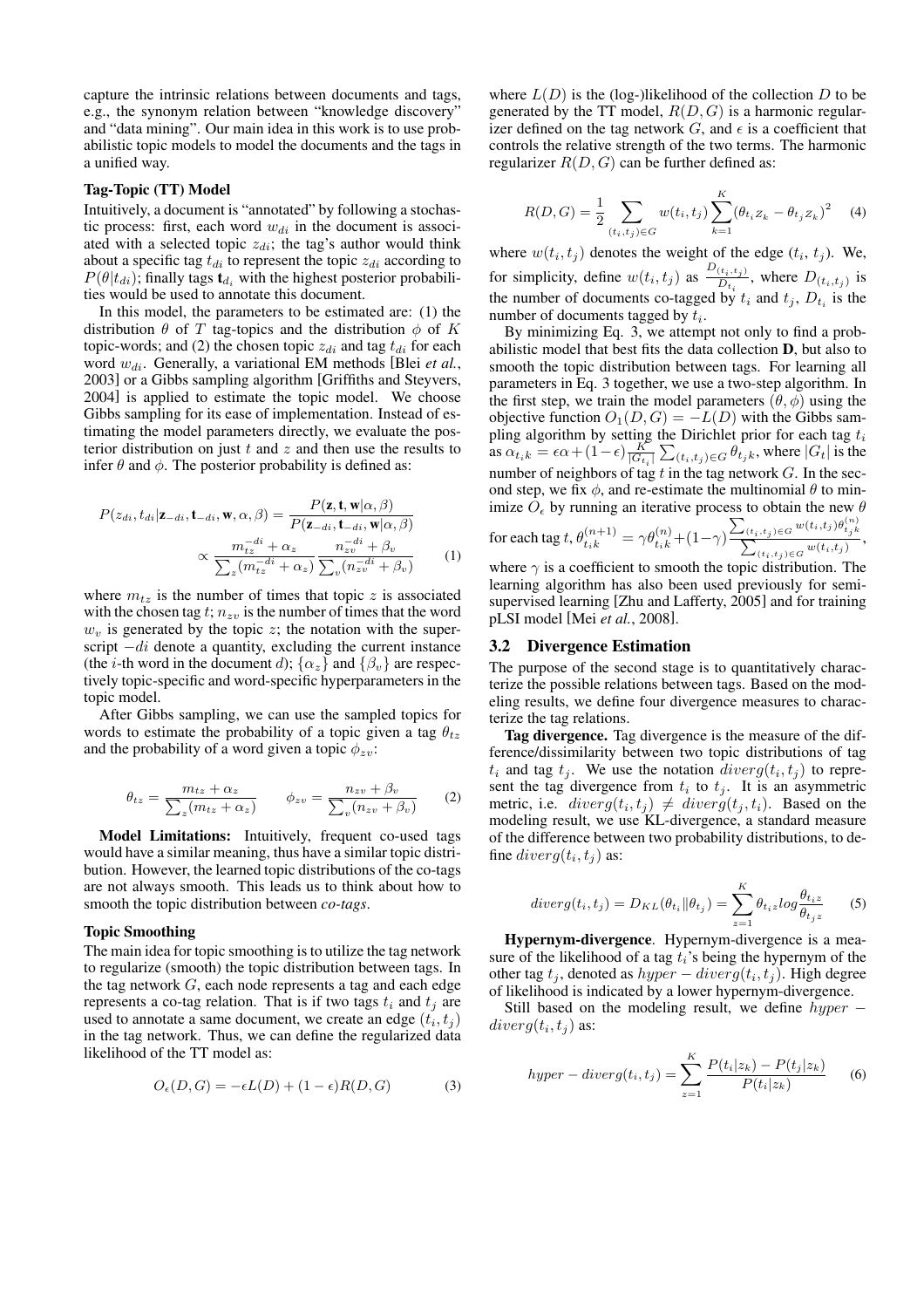where  $P(t|z)$  is obtained by using the Bayesian rule, i.e.,  $P(t|z) = (P(z|t)P(t))/P(z).$ 

The definition is derived from the observation: if tag  $t_i$  has higher posterior probability than tag  $t_i$  on each topic  $z_k$ , then it is very likely that  $t_i$  is the hypernym of  $t_j$ .

Merging-divergence. Merging-divergence is a measure of the likelihood of two tags  $t_i$  and  $t_j$  describing the same concept, denoted as  $merg -diverg(t_i, t_j)$ . This metric is a symmetric measure.

$$
merg-diverg(t_i, t_j) = \frac{1}{2}(diverg(t_i, t_j) + diverg(t_j, t_i))
$$
 (7)

The definition has a straightforward explanation: if two tags are similar to each other, then it is likely that the two tags should be merged together.

Keep-divergence. Keep-divergence is a measure of the likelihood of two tags  $t_i$  and  $t_j$  describing different concepts. It is denoted as  $keep-diverg(t_i, t_j)$ . This metric is also a symmetric measure.

$$
keep-diverg(t_i, t_j) = \frac{1}{2}(merg - diverg(t_i, t_j) + (max_k(diverg(t_i, t_k) - diverg(t_i, t_k))))
$$
(8)

where  $max_k(diverg(t_i, t_k))$  is the maximum tag divergence from tag  $t_i$  to any other tags.

The definition is inspired by how people create a tag hierarchy: when people create a hypernym for two tags, the two tags must be relevant (we use merging-divergence to quantify it), but are not very similar (otherwise should be merged; we use  $max_k(diverg(t_i, t_k)) - diverg(t_i, t_k)$  to quantify it).

#### 3.3 Hierarchical Structure Construction

The purpose of this stage is to construct the hierarchical structure between tags. The challenges here are that, given any two tags, which operation we should assign to them? and how to obtain a global operation assignment for all tags? Our main idea is to define an objective function, which quantifies the loss caused by the operations on a tag set. Then, we can find the operations that can minimize the objective function.

The objective function is defined based on the estimated divergences. Intuitively, in the learned ontology, we want to have a high abstraction level of the tags by merging similar tags or creating the hypernym relation between two tags (if any). Let  $N$  be the number of concepts in the learned ontology. Formally, we can minimize the number of learned concepts, i.e. min  $log(N)$ . On the other hand, by merging or creating hypernym relation between two tags, we inevitably have some loss of information. Theoretically, we need a quantitative measure to estimate the information loss. We use the divergences defined in the previous section to define the loss, e.g.  $hyper-diverg(t_i, t_j)$  means the loss when tag  $t_i$  is taken as the hypernym of  $t_i$ . A large divergence means a high loss. Finally, the objective function is defined as:

$$
\sum_{(t_i, t_j) \in HS} hyper-diverg(t_i, t_j) + \sum_{(t_k, t_l) \in MS} merg-diverg(t_k, t_l) + \sum_{(t_r, t_s) \in KS} Here-diverg(t_r, t_s) + \lambda log(N) \quad (9)
$$

#### Table 1: The algorithm of hierarchical structure construction.

- 1. initialize the tree O by taking all tags as the leaf nodes;
- 2. initialize a concept set A with all tags;
- 3. do{
	- (a) find a pair of tags (or virtual tag/concepts)  $(t_i, t_j)$  with an operation from A that minimizes the objective function (10);
	- (b) execute the operation:
		- i. for Subordinate, assign  $t_i$  as the hypernym of  $t_j$ , remove  $t_j$  from A, and move ti as the parent node of  $t_j$  in O;
		- ii. for Merge, create a virtual concept  $c_{ij}$  by combining  $t_i$  and  $t_j$ , add it to **A** as well to **O** as a leaf node, remove  $t_i$  and  $t_j$  from both **A** and **O**, and calculate the divergences of the new concept  $c_{ij}$  with all others tags in **A**.
		- iii. for Keep, create a virtual concept  $c_{ij}$  as the hypernym of both  $t_i$ and  $t_j$ , add  $c_{ij}$  as the parent node of  $t_i$  and  $t_j$  in **O**, add  $c_{ij}$  to **A**, remove  $t_i$  and  $t_j$  from **A**, and calculate the divergences of the new concept  $c_{ij}$  with all others tags in A.
- 4. }until  $|\mathbf{A}| \leq 1$ ; // $|\mathbf{A}|$  is the number of elements in **A**.
- 5. return the hierarchical tree  $\Omega$ .

where  $HS$  indicates a set of tag pairs on which we use the Subordinate operations; similarly,  $MS$  and  $KS$  respectively indicates a set of tag pairs on which we use the Merge and Keep operations;  $\lambda$  is a parameter that controls the tradeoff between the minimum information loss and the minimum number of concepts in the learned ontology.

To find the exact solution for the objective function is an NP-hard problem. We propose an algorithm to find the approximate solution to this problem. Specifically, we define a local minimization form of the objective function as:

$$
argmin_{i \neq j} Operation(t_i, t_j) + \lambda log(N)
$$
 (10)

Here the operation is one of the three types of operations we define. Table 1 summarizes the algorithm. In the algorithm, we introduce a concept set  $A$  to track the concepts/tags we need to compare. When we find a tag pair with an operation that minimizes Eq. 10, we execute the corresponding operation on the two concepts (tags).

#### 4 Experimental Results

#### 4.1 Data Sets and Experimental Setting

Data sets We conducted experiments on two genres of real-world data: academic papers (PAPER) from http://www.citeulike.com and movie reviews (MOVIE) from http://www.imdb.com. The PAPER data set consists of  $D =$ 4, 841 papers (only titles and abstracts) crawled from the website. There are  $T = 8,071$  unique tags and a total of 37, 010 tags assigned to the papers. For the MOVIE data set, we randomly chose  $D = 4,009$  movie reviews from the website. The reviews were annotated with  $T = 18,559$ unique tags and a total of 142, 498 tags. We preprocessed each data set by (a) removing stopwords and numbers; (b) removing words that appear less than three times in the corpus; and (c) downcasing the obtained words. Finally, we obtained  $V = 7,518$  unique words and a total of 408, 270 words in the  $_{(9)}$  PAPER data set and  $V = 9,777$  unique words and a total of 225, 049 words in the MOVIE data set.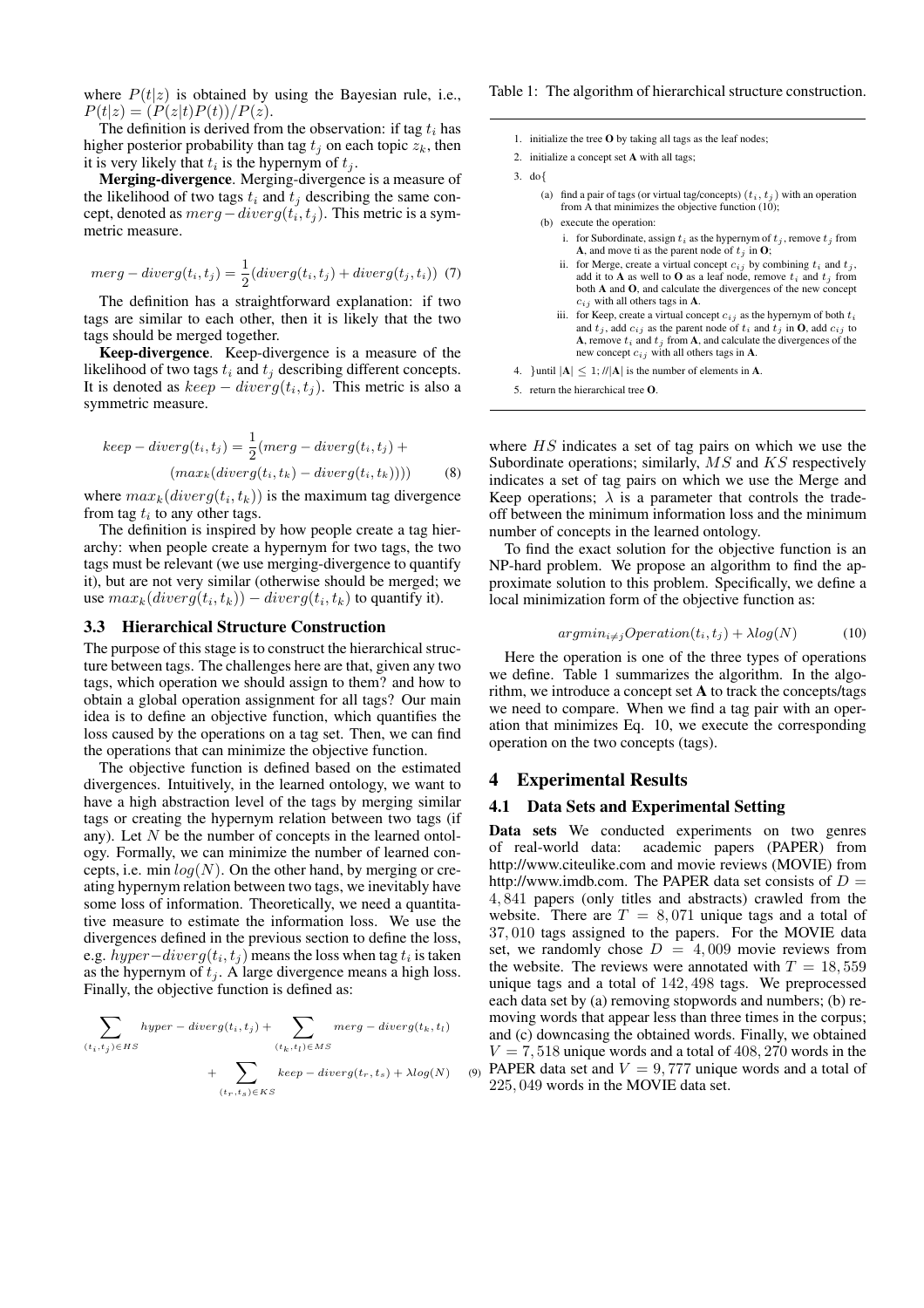Table 2: Performance of ontologies learning (%).

| Data Set     | Method          | Human Evaluation | <b>ODP</b> Comparison |  |
|--------------|-----------------|------------------|-----------------------|--|
|              |                 | accuracy         | accuracy              |  |
| <b>PAPER</b> | <b>Baseline</b> | 46.71            | 34.28                 |  |
|              | w/o smoothing   | 65.43            | 60.83                 |  |
|              | with smoothing  | 71.24            | 65.52                 |  |
| <b>MOVIE</b> | <b>Baseline</b> | 51.62            | 47.38                 |  |
|              | w/o smoothing   | 62.46            | 58.24                 |  |
|              | with smoothing  | 67.89            | 61.75                 |  |

Parameter setting In our experiments of topic model (stage 1), the number of topics was empirically set as  $T = 80$  and the hyperparameters  $\alpha$  and  $\beta$  were set with  $\alpha = 50/K$  and  $\beta = 0.01$  respectively. In addition, we tentatively set both coefficients  $\epsilon$  and  $\gamma$  for topic smoothing as 0.5. As for the parameter  $\lambda$  (stage 3), we empirically set it to 1. We ran 5 independent Gibbs sampling chains for 2,000 iterations each. It took three hours on PAPER and 2.5 hours on MOVIE to train the TT model on one machine.

Evaluation Measures and Baseline Methods For quantitatively evaluating the proposed approach, we used two evaluation methods. The first is to compare the generated ontology by our approach with the category structure from Open Directory Project(ODP) (http://www.dmoz.org/). From ODP, we extracted a sub-directory related to our data set. For example, as most papers we crawled from citeulike.com are related to computer science, we extracted the "Computers" subdirectory of ODP. For MOVIE, we extracted the sub-directory "movie" from ODP. We compared the discovered relations with the defined category relations in ODP. For easy evaluation, we only compared the hypernym relation and the sibling relation (two tags have a same super-concept). The other method is to ask ontology authors to directly evaluate the generated ontology. Specifically, we randomly selected snippets (each containing about 100 tags, as the example in Figure 1) from the learned ontology and asked three ontology authors from schemaweb.info if they were satisfied with the discovered relations between tags. After receiving feedbacks from all authors, we combined the evaluation results and counted the satisfactory number  $S$  and the unsatisfactory number  $U$ . The accuracy is then calculated by  $S/(S+U)$ .

We defined a baseline method based on the hierarchical clustering. Specifically, we used vector space model to represent each tag and used the cosine similarity to measure the similarity between tags. Then a hierarchical clustering algorithm was applied to iteratively merge the most similar tags (tag clusters) together.

### 4.2 Quantitative Evaluation

Table 2 shows the performance of ontology learning by our proposed approach and the baseline method. We evaluated the generated ontologies by our approach with and without (w/o) topic smoothing. In Table 2, the third column denotes the accuracy evaluated by the three ontology authors while the fourth column denotes the accuracy by comparing with the ODP directories.

We see from Table 2 that our approach significantly outperforms the baseline method. We can also see that topic smoothing indeed improves the quality of the learned on-

Table 3: Statistics of the learned ontologies.

| Data Set     | Method         | #Concept |                              | #Operations |        |       |
|--------------|----------------|----------|------------------------------|-------------|--------|-------|
|              |                | #Taq     | #Virtual concept#Subordinate |             | #Merge | #Keep |
| <b>PAPER</b> | w/o smoothing  | 3032     | 2021                         | 4945        | 1448   | 549   |
|              | with smoothing | 2463     | 1916                         | 5714        | 2104   | 597   |
| <b>MOVIE</b> | w/o smoothing  | 9456     | 3291                         | 15123       | 4124   | 1374  |
|              | with smoothing | 4590     | 5744                         | 9208        | 9369   | 1246  |

tologies. Table 3 shows the statistics of the learned ontologies from the two data sets. Columns 4-7 list the number of created virtual concepts, operation numbers of Subordinate, Merge, and Keep respectively.

### 4.3 Example Analysis

Figure 1 shows the example snippet of the learned ontology from the MOVIE data set with and without using the topic smoothing method. We can see an interesting pattern from the figures. First, with topic smoothing, our method tends to result in merged concepts. For example, without topic smoothing (Figure 1 (b)), "cat versus mouse" and "tom and jerry" are separated as two hyponyms; while with topic smoothing (Figure 1 (c)), they are merged into one concept. This is because with topic smoothing, we can obtain a more similar topic distribution for the frequently co-used tags, which makes them have a lower merging divergence.

Secondly, the learned ontology unveils some hot topics on the internet. For example, in the MOVIE data, we have found that "cat" seems to be the most popular creature in the cartoon movies. Thus it is created as the hypernym of the other creatures. Among the 170 movies tagged with "cartoon" in our data, 47.1% of them are tagged with "cat". The other creatures seem not so popular, e.g., "mouse" has a percentage of 20.0% and "pig" has only 5.9%.

Thirdly, we see the learned hierarchical relations are not necessarily superconcept-subconcept relations. We analyzed the learned ontology and found that the learned relations can be mainly categorized into three types: (1) one tag is superordinated to the other tag, e.g., "cartoon" and "dog cartoon"; (2) one tag is related to the other tag, e.g., "gambling" and "money"; (3) one tag is the a part of the other tag, e.g., "horse" race" and "gambling". Statistics further show that in the PA-PER data, 24.2% of the relations are the first type, 57.6% of the relations belong to the second, and 18.2% of the relations are of the third type; in the MOVIE data, 58% of the relations belong to the first type, 37% of the relations are the second type, and only 5% of the relations are the third type.

Finally, we need note that there are also some unsatisfactory results in the learned ontology. For example, in Figure 1, "automobile" is merged with "automobile race". It might be more reasonable to create a hypernym-hyponym relation between them. We conducted error analysis on the results and found that the major errors are due to: (1) the algorithm for discovering the structure is still a suboptimal solution; (2) there is much noise in the tag assignments of the documents on the Web. The quality of tags by different users varies largely depending on the users' expertise. This might be alleviated by further incorporating the user authority information into the current method.